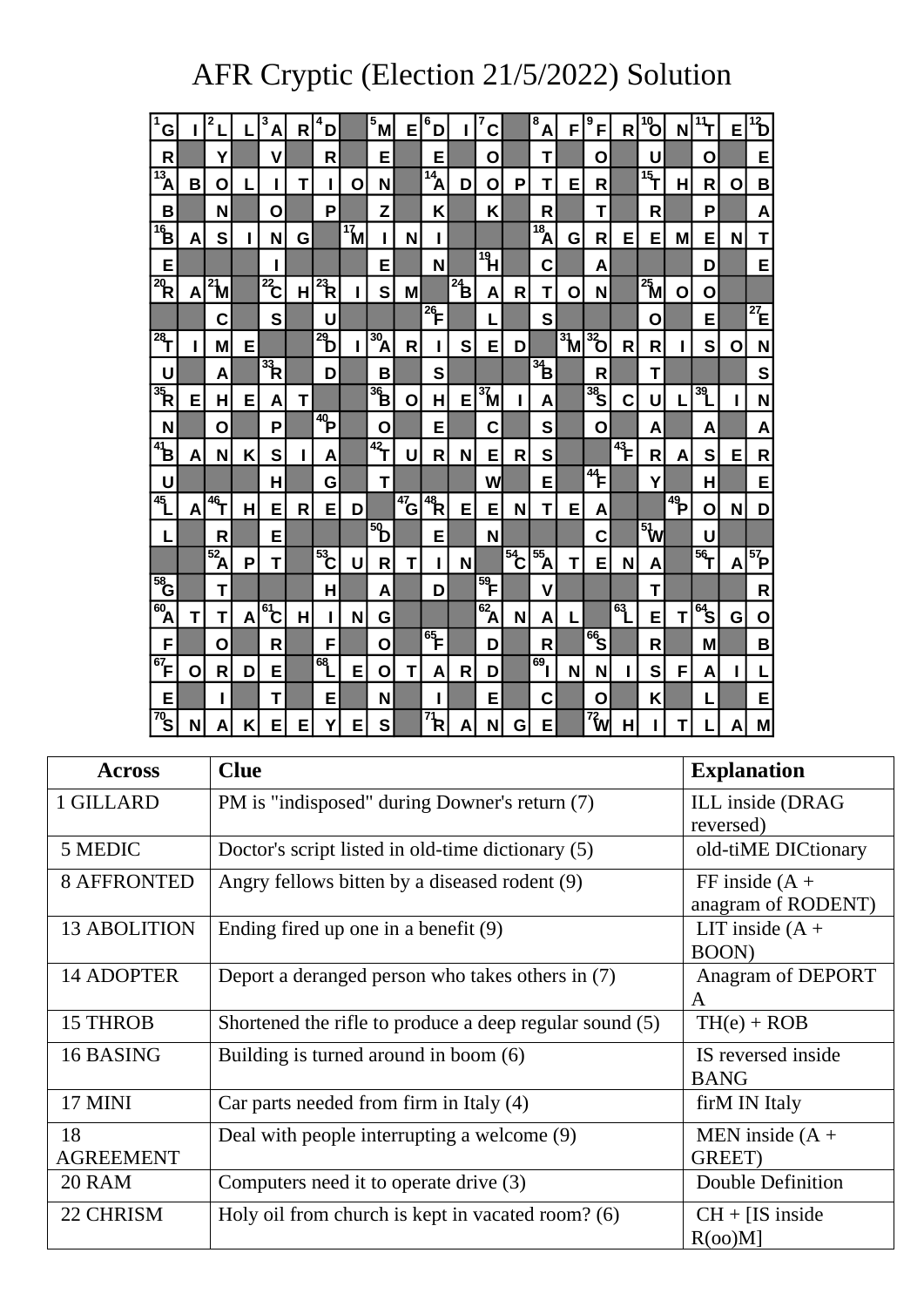| <b>24 BARTON</b>        | Obstruct, not upset, leader coming first (6)                       | $BAR + anagram of$<br><b>NOT</b>         |  |  |
|-------------------------|--------------------------------------------------------------------|------------------------------------------|--|--|
| 25 MOO                  | Low object in Earth's orbit seen briefly (3)                       | MOO(n)                                   |  |  |
| 28 TIME                 | Throw out rewound clock (4)                                        | <b>EMIT</b> reversed                     |  |  |
| <b>29 DIARISED</b>      | Managed, accepting a promotion as noted (8)                        | DID outside $(A +$<br>RISE)              |  |  |
| 31 MORRISON             | Foolish person, retaining right, is a Liberal leader (8)           | MORON outside $(R +$<br>IS)              |  |  |
| <b>35 REHEAT</b>        | Warm up herb tea, brewed without boiling primarily (6)             | Anagram of HERB<br>TEA minus (B)oiling   |  |  |
| <b>36 BOHEMIA</b>       | Part of Europe's border, one checked by boat largely (7)           | $(HEM + I)$ inside<br>(BOA)t             |  |  |
| <b>38 SCULLIN</b>       | Row with elected parliamentary bigwig (7)                          | $SCULL + IN$                             |  |  |
| <b>41 BANKSIA</b>       | Money lender is backing a native of Australia (7)                  | $BANK + IS$ reversed +<br>A              |  |  |
| <b>42 TURNERS</b>       | First of these reruns unsettled people like Nathan Lyon<br>(7)     | $(T)$ hese + anagram of<br><b>RERUNS</b> |  |  |
| <b>43 FRASER</b>        | Federal heavyweight fears converted capital from<br>Russia (6)     | Anagram of FEARS $+$<br>$(R)$ ussia      |  |  |
| <b>45 LATHERED</b>      | Machine that turns wine may be flogged (8)                         | $LATHE + RED$                            |  |  |
| <b>47 GREEN TEA</b>     | Unrestricted free agents ordered hot drink? (5,3)                  | Anagram of (f)REE<br>AGENT(s)            |  |  |
| 49 POND                 | Small amount of water and nitrogen collected in<br>spaceship $(4)$ | N inside POD                             |  |  |
| 52 APT                  | Proper computer with peripheral cut off (3)                        | <b>LAPTOP</b> minus LOP                  |  |  |
| 53 CURTIN               | Government boss at home finishing brief (6)                        | IN after CURT                            |  |  |
| 54 CATENA               | A perfect score given in middle of "American Idol"<br>series $(6)$ | $(A + TEN)$ inside<br>ameriCA idol       |  |  |
| <b>56 TAP</b>           | Knock a flow restricting device (3)                                | Double Definition                        |  |  |
| 60<br><b>ATTACHING</b>  | Fixing air-conditioning breaking at event (9)                      | $AC$ inside $(AT +$<br>THING)            |  |  |
| 62 ANAL                 | Heartless animal is excessively orderly and fussy? (4)             | AN(im)AL                                 |  |  |
| 63 LETS GO              | Releases sign about retrieval of government income<br>(4,2)        | LEO outside (GST<br>reversed)            |  |  |
| 67 FORDE                | He was PM for days - eight - originally (5)                        | $FOR + (D)$ ays +<br>$(E)$ ight          |  |  |
| <b>68 LEOTARD</b>       | Tear old, tattered skin-tight garment (7)                          | Anagram of TEAR<br><b>OLD</b>            |  |  |
| 69 INNISFAIL            | Queensland coastal town's tavern is to close down (9)              | $INN + IS + FAIL$                        |  |  |
| 70 SNAKE<br><b>EYES</b> | A knee's broken by quite a low roll (5,4)                          | Anagram of A KNEES<br>$+$ YES            |  |  |
| 71 RANGE                | Called leader of expedition with compass (5)                       | $RANG + (E)$ xpedition                   |  |  |
| 72 WHITLAM              | He led the country with misguided Mal taking<br>retirement $(7)$   | Anagram of WITH $+$<br>(MAL reversed)    |  |  |
|                         |                                                                    |                                          |  |  |
|                         |                                                                    |                                          |  |  |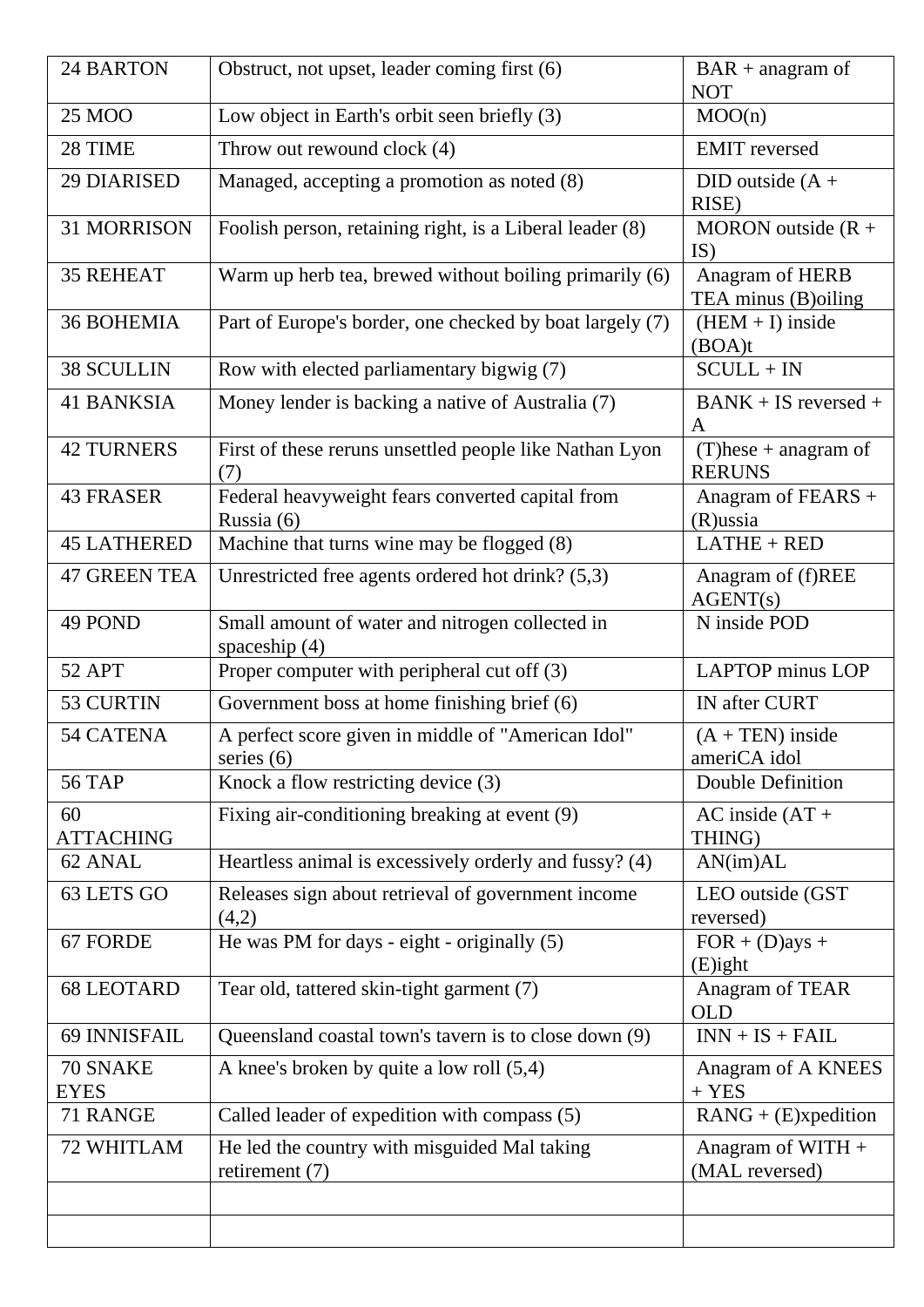| <b>Down</b>            | <b>Clue</b>                                                                            | <b>Explanation</b>                                     |  |  |
|------------------------|----------------------------------------------------------------------------------------|--------------------------------------------------------|--|--|
| 1 GRABBER              | Avaricious person is right into gossip (7)                                             | R inside GABBER                                        |  |  |
| 2 LYONS                | Party chief is ungainly on stage to some extent (5)                                    | ungainLY ON Stage                                      |  |  |
| <b>3 AVIONICS</b>      | A grouping of six icons represented electronic equipment<br>on an aircraft? (8)        | $A + VI + anagram of$<br><b>ICONS</b>                  |  |  |
| 4 DRIP                 | Evidence of leaking washer at last discovered in sink (4)                              | $washe(R)$ inside DIP                                  |  |  |
| <b>5 MENZIES</b>       | The writer that is located outside country with head of<br>state, a country leader (7) | $(ME + IE)$ outside<br>$NZ + (S)$ tate                 |  |  |
| <b>6 DEAKIN</b>        | Deal not completed by family man at the top (6)                                        | $DEA(l) + KIN$                                         |  |  |
| 7 COOK                 | Company dealt with fair cabinetmaker? (4)                                              | $CO + OK$                                              |  |  |
| <b>8 ATTRACTS</b>      | A time listed in religious literature has an enticing effect<br>(8)                    | $A + T$ inside<br><b>TRACTS</b>                        |  |  |
| 9 FORTRAN              | Army base managed old programming language (7)                                         | $FORT + RAN$                                           |  |  |
| 10 OUTRE               | Extraordinary tourer docked in different places (5)                                    | Anagram of<br>(TOURE)r                                 |  |  |
| 11<br><b>TORPEDOES</b> | Explosive devices tore apart housing - power works! (9)                                | TORE outside $P +$<br><b>DOES</b>                      |  |  |
| 12 DEBATE              | Parliamentary discussion first PM initially included in<br>meeting $(6)$               | (E)dmund (B)arton<br>inside DATE                       |  |  |
| 19 HALE                | Strong beer served at back of hotel (4)                                                | ALE after H                                            |  |  |
| 21 MCMAHON             | Sculptured macho-man, not a country runner (7)                                         | Anagram of<br>MACHO-MAN<br>minus A                     |  |  |
| 23 RUDD                | One in head office is glowing mostly (4)                                               | RUDD(y)                                                |  |  |
| 25<br><b>MORTUARY</b>  | Tour conducted improperly in matriarch's funeral home<br>(8)                           | Anagram of TOUR<br>inside MARY                         |  |  |
| 26 FISHER              | Gathering of staff is heralding highest ranked Australian<br>(6)                       | stafF IS HERalding                                     |  |  |
| 27 ENSNARED            | Sins oddly are, within sight of death, caught (8)                                      | $[(S)i(N)s + ARE]$<br>inside END                       |  |  |
| <b>28 TURNBULL</b>     | PM's nonsense revealed after trade union rang regularly<br>(8)                         | BULL after $ TU +$<br>(R)a(N)g                         |  |  |
| 30 ABBOTT              | Political leader redirected boats, but without US support<br>(6)                       | Anagram of BOATS<br><b>BUT</b> minus US                |  |  |
| 32 OR SO               | Front piece ripped from trunk roughly $(2,2)$                                          | $(t)$ ORSO                                             |  |  |
| <b>33 RAP SHEET</b>    | Dispute about ecstasy listed in the updated criminal record<br>(3,5)                   | $SPAR$ reversed + E<br>inside anagram of<br><b>THE</b> |  |  |
| 34 BASSET              | Hound group behind a form of tax $(6)$                                                 | <b>SET</b> after BAS                                   |  |  |
| 37 MCEWEN              | Host went shortly after embassy's first powerful<br>government representative (6)      | $MC + [WEN(t)$ after<br>$(E)$ mbassy]                  |  |  |
| 39 LASH OUT            | Splurge on a round of drinks is large $(4,3)$                                          | $L + A + SHOUT$                                        |  |  |